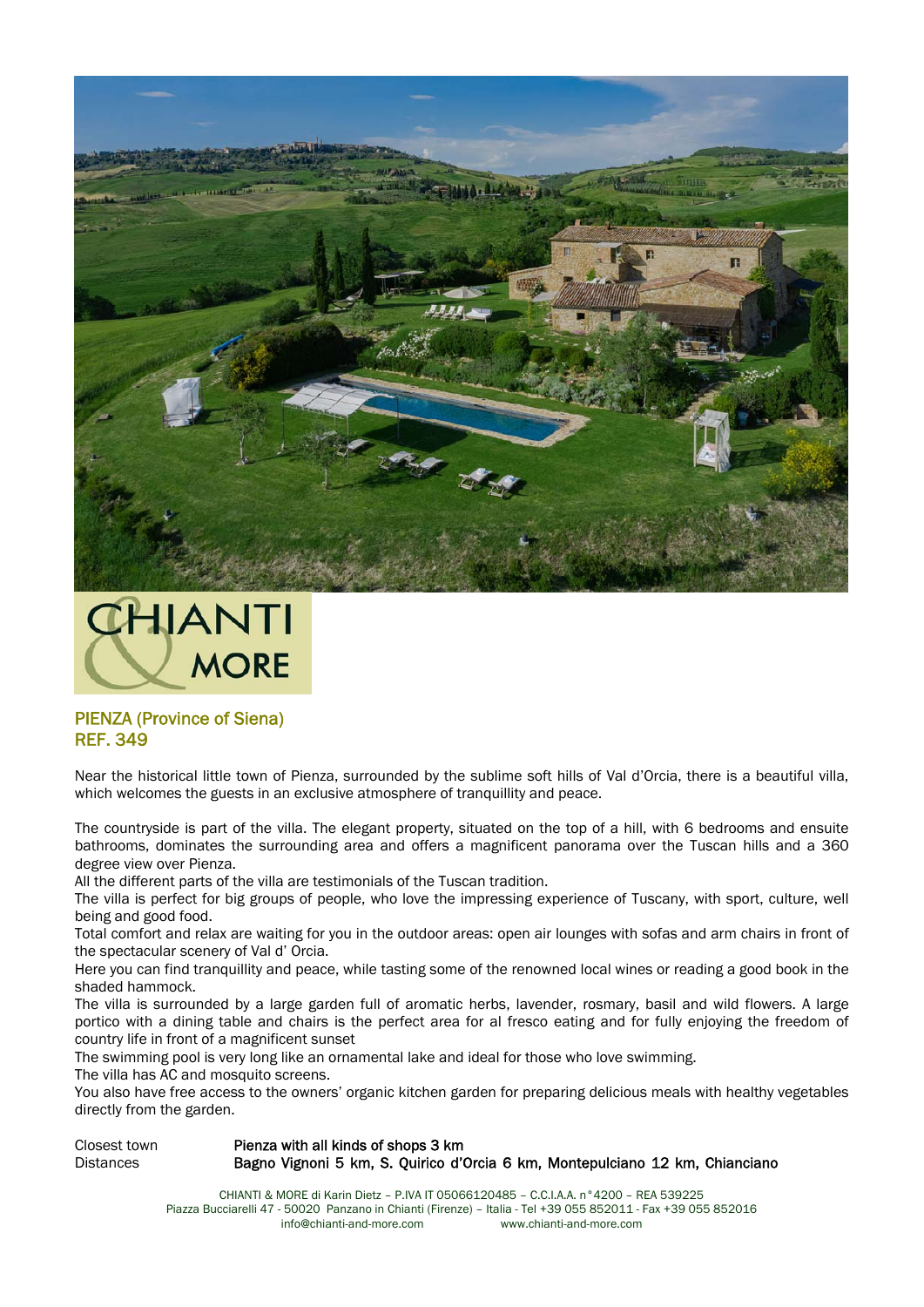|                                                                                                         | Terme 25 km, Siena 49 km and Chiusi (train station for Florence or Rome) 30 km,<br>Florence 125 km, Roma 200 km                                                                                                                                                                                                                                                                                                                                                                                                                                                                                                                                                                                                                                                                                                                                                                                               |
|---------------------------------------------------------------------------------------------------------|---------------------------------------------------------------------------------------------------------------------------------------------------------------------------------------------------------------------------------------------------------------------------------------------------------------------------------------------------------------------------------------------------------------------------------------------------------------------------------------------------------------------------------------------------------------------------------------------------------------------------------------------------------------------------------------------------------------------------------------------------------------------------------------------------------------------------------------------------------------------------------------------------------------|
| Sleeps max.                                                                                             | 12 people                                                                                                                                                                                                                                                                                                                                                                                                                                                                                                                                                                                                                                                                                                                                                                                                                                                                                                     |
| Property                                                                                                | Villa:<br><b>GROUND FLOOR</b><br>Entrance to a very big kitchen (stove, freezer fridge, dishwasher, toaster, mixer,<br>American coffee machine, microwave oven, big fire palace with grill) in Tuscan style<br>with all modern comforts.<br>A big wooden dining table which seats 12 people, is in front of a French door within<br>a wooden arch, leading onto a 30 sqm panoramic patio.                                                                                                                                                                                                                                                                                                                                                                                                                                                                                                                     |
|                                                                                                         | <b>MEZZANINE</b><br>Reached by a narrow spiral staircase in cast iron; max 2 mts in high and minimum<br>1,40 mt. It has a double French bed suitable for children.<br>Three steps above kitchen level there is a lounge room with fire place and billiard<br>table and another three steps a small area leading to a double bedroom (possible<br>twin beds) with private bathroom and shower.<br>To the left of the kitchen, up three steps, there is small patio / greenhouse: a<br>magical space in any season. Entrance to a large sitting room with a big fire place,<br>comfortable divans, a library with many books, stereo, TV with DVD. Next to the<br>sitting room there is a small kitchen (oven, fridge, freezer, dishwasher and<br>microwave oven), a sitting room with tv and library, double bedroom (possible twin)<br>with access to the outside and bathroom with double shower (210x75 cm) |
|                                                                                                         | <b>FIRST FLOOR</b><br>Accessible from the inside and the outside via an external staircase.<br>Double bedroom with big round hydromassage tub (diam 175 cm) and a private<br>bathroom with shower. Another private bedroom with double shower (150x90 cm).<br>A fascinating double bedroom in warm tones the color of wheat and an antique<br>iron bed; chest of drawers which, in the past, was used as a shop window. The<br>atmosphere is warm and comfortable with two windows looking south. This<br>bedroom has a bathroom with hydromassage. This is the only bedroom with a<br>separate bathroom.                                                                                                                                                                                                                                                                                                     |
| <b>Bedrooms</b><br><b>Bathrooms</b>                                                                     | Six with Air Conditioning (of which five double bedrooms, one twin bedded<br>roomwhich can be made up as a double bedroom)<br>Six of which three with Jacuzzi tub, one with double shower stall, two with big<br>shower stall                                                                                                                                                                                                                                                                                                                                                                                                                                                                                                                                                                                                                                                                                 |
| Kitchen                                                                                                 | 2 kitchens with totally 2 dishwasher, 2 microwave, coffee machines (moka), 1<br>american coffee machine, 3 oven, 2 water boiler, 3 fridge with freezer, 1 toaster, 2<br>blender, fruit juicer,                                                                                                                                                                                                                                                                                                                                                                                                                                                                                                                                                                                                                                                                                                                |
| Garden<br>Terrace<br><b>Swimming Pool</b><br><b>Views</b><br>Location<br>Pets<br>Parking lot<br>Laundry | Very spacious, lawns<br>Several with outside dining table<br>heated (18x4 mt and cm 140 depth), furnished with a salted water filter system.<br>Outstanding views on Pienza, the Val d`Orcia and rolling hills<br>Very private<br>Upon request<br><b>Covered garages</b><br>washing machine and dryer                                                                                                                                                                                                                                                                                                                                                                                                                                                                                                                                                                                                         |
| TV<br>DVD player<br>Phone<br>Internet access<br>Air Condition                                           | <b>SAT TV with Sky</b><br>Yes<br>no<br>wifi<br>yes, in the bedrooms, also screens                                                                                                                                                                                                                                                                                                                                                                                                                                                                                                                                                                                                                                                                                                                                                                                                                             |
| Weekly rates                                                                                            | <b>High Season</b>                                                                                                                                                                                                                                                                                                                                                                                                                                                                                                                                                                                                                                                                                                                                                                                                                                                                                            |

12th June 2021 – 27th August 2021 Euro 9200.-

info@chianti-and-more.com www.chianti-and-more.com